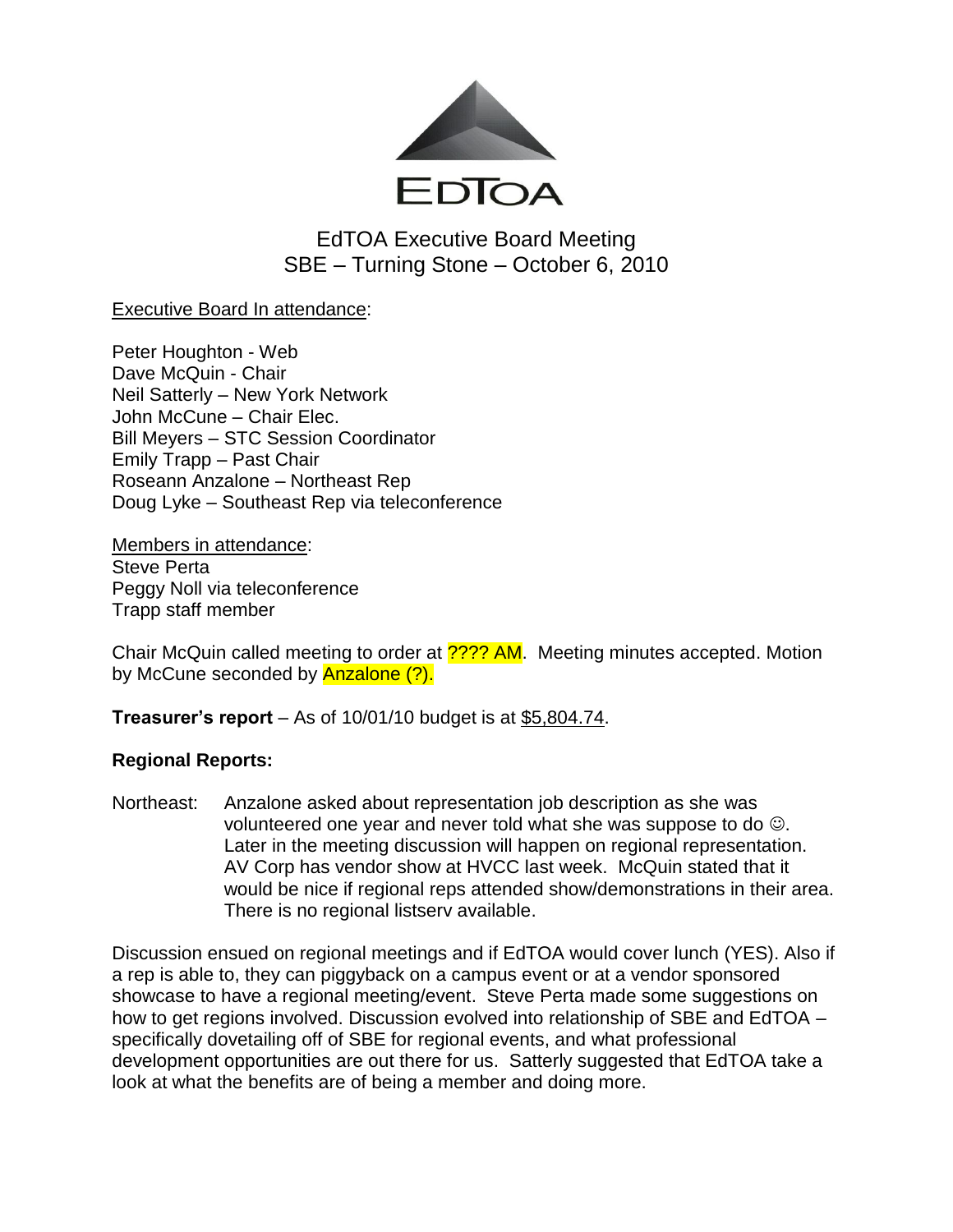- Western: McCune is hoping that at CCUMC discussions can be opened up within the region -
- Central: Heavy construction Gateway building hopefully once finished (2 years) it will be heavy with technology from Extron. Dealing with opening of school issues as we all are. Still seeking another representative from the Central region, perhaps a member from OCC.
- Southeast: Trapp reported on attending HVCC/Extron event. Upgrades on technology is scary with the new type of connections and that analog is going away. Spoke to prizes that were won. Tandberg, Panasonic and a microphone vendor were in attendance. Lyke reported on continuation of installation of crestron smartrooms that are being built at Dutchess. (audio was very poor to transcribe) – Digital signage being installed; Lyke was not sure what system they are using. (Possibly Bright Author?)

### **SubCommittee:**

- Web site: Front page of site updated as well as executive committee page.
- CCIO: No report as Ruoff was not in attendance.
- NYN: Actively engaging vendors servers because of the new business that they will soon have with the public affairs network cable channel. NYN will be the host facility for that channel which should be carried by all cable systems in the state. Their challenge is on the ingest and playback of all the different files that will be coming in. They are looking for a server that will do all; his engineer is at SBE talking to everyone and trying to find a solution.

Busy with Rich Media broadcasting as well; state agencies are jumping on board. Searching out Accordant rep at SBE. Discussion on Accordant ensued.

Satterly has to work through his boss(es) in terms of SUNY participation because he believes the goal is that participation in the channel be a part of the SUNY strategic communications plan; but he wants campuses to be thinking about it and what they can offer. He expects SUNY will have a strong presence but not sure what, that is TBD. CUNY is interested in providing as much content as NYN can handle.

#### Classroom Capture:

Andrew Tucci at Binghamton has established a listserv for them to use. McCune will be promoting that early next week. Thanks to Andrew for that. How much value is there between different types of podcasts? Audio vs. Video/Audio vs. Audio/Video/Additonal Layer of Video (picture in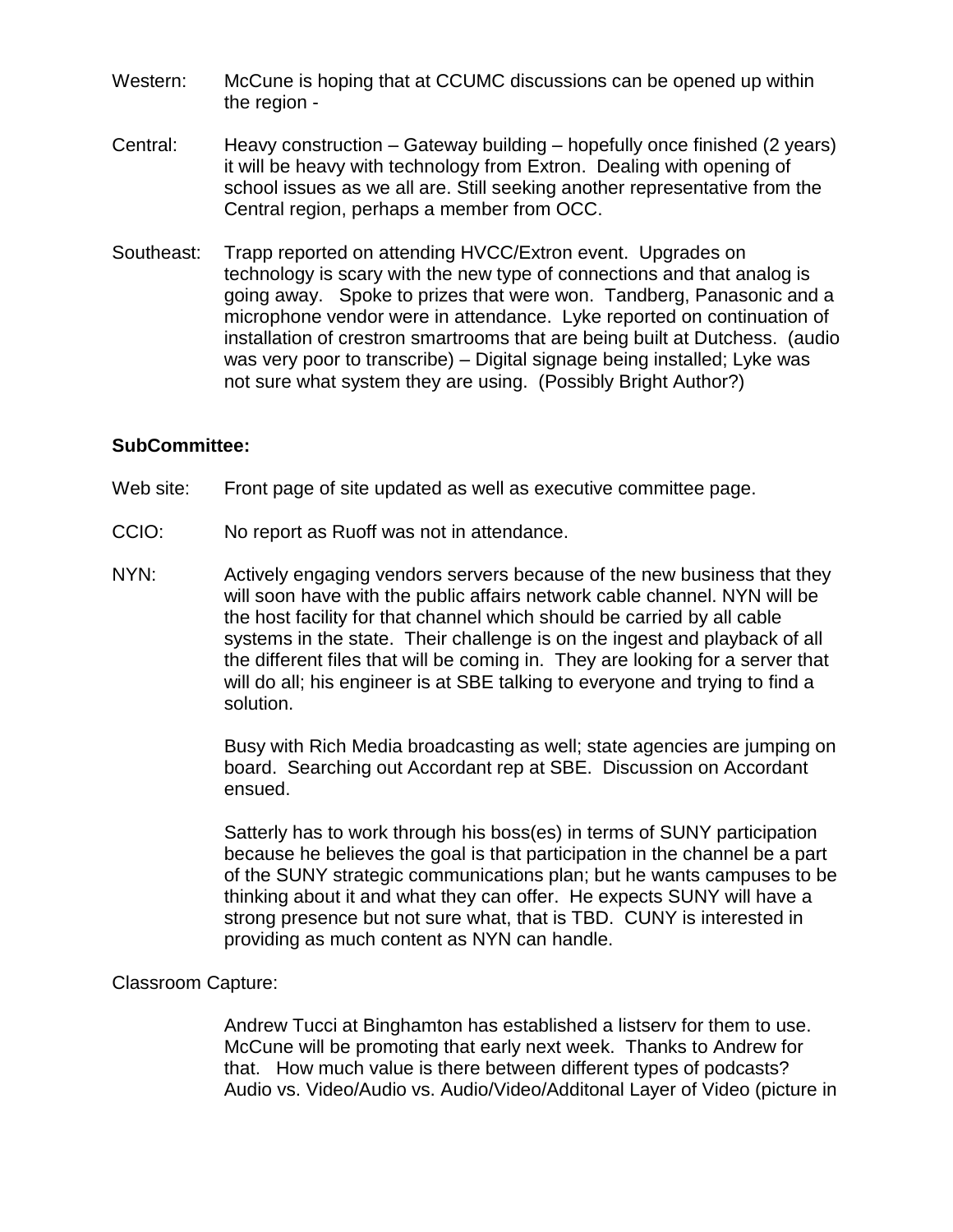picture). There is a professor asking what the value of each of these are. McCune will pass this information on to the listserv. Echo360 publishing to iTunesU pilot is going very well; getting really good feedback from faculty. Question posed on what type of usage McCune is seeing – depends on the type of course. Different between traditional classrooms/courses vs. more media heavy courses (music course that passes feedback back and forth on iTunesU is heavily used).

Discussion began on Elluminate and SUNY's trial run (a year) – free to use as a video conferencing system. Once the year is up then there will be a reoccurring fee but teacher education programs are looking into this to assist in supporting teachers that are in the field. Trapp encourages all campuses to use this during the trial period.

McCune clarified that if you are an SLN member then you get two moderator licenses. Just through the rest of this calendar year. ITEC had a conference call on this in September. This is not just a video conference solution but a virtual meeting space as well (this would assist in travel expenses). McCune suggests looking into testing out Elluminate for our EB meetings: discussion ensued on pros and cons on audio and video.

#### **Old Business:**

Member Survey:

Meyers sent out a draft. McQuin wants to know what information do "we" want to get out of this:

Is EdTOA relevant to members needs; do you use it; do you know about it; why don't they come to the meetings?

McCune wants to make sure we are filling the needs of our membership. Should we have different surveys, one on a very basic level and then build form there. If we can say there are only "this many" questions and it will only take you X minutes to take we may get a better response.

McQuin wants to define what information we want to gather; what are the issues; what do we need to address during the year (McCune had previously suggested having a theme a year) – we then reach out and pull information back in again from our members.

Perhaps using STC as a catalyst we can (a month or two in advance) have an indepth survey to find out what our members want to see presented IN an already published topic. Then after find out what professional development opportunities they would like to see; what type of video conferences they want;

A point was brought up that the two year schools are a step behind the four years and that it seems that our membership is four year heavy. We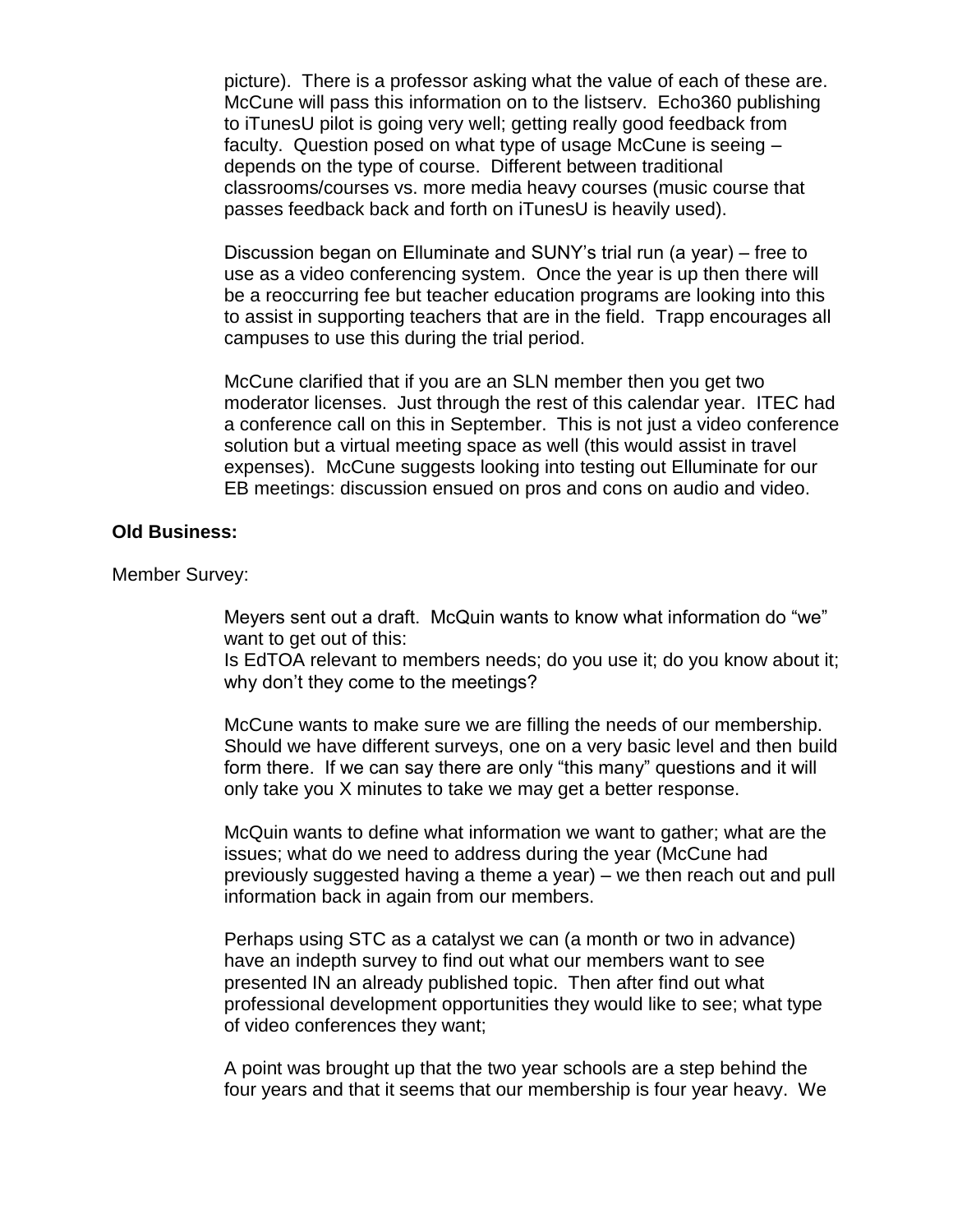don't reach out to each campus each year and we should – we wait for people to come to us; we need to have an outreach program – we need to have the membership updated – the information on us is not getting out there. We are reaching out to department heads on not to the people who are actually doing the work – we also need to look at having a community college track at STC. Discussion ensued on membership and perhaps reinstating the membership committee. Bylaws were mentioned and regional representation commented on but it was brought up that any changes to Bylaws has to be brought before the entire membership – this is not what anyone wants but some definitions need to be created; perhaps a summary of what the organization is about. Who, what, where, when and why.

Trapp and McQuin will draft an introduction/definition to the survey. What are the questions that should be asked in the survey?

SBE: How does EdTOA fill a "support" role with SBE? Baycura is busy with the event so he is not present to discuss but is this a good time for a meeting of the entire membership?

> Can we provide vendors that would be of more interest to the memebership? (chicken and egg type of thing – to get more EdTOA participation they need more AV vendors – to get more vendors we need more EdTOA folks) Discussion continued on how we could participate in the planning process to make SBE more attractive to SUNY educational technology folks since our needs are different from broadcasting professionals.

Professional development/information sharing – we need to provide input to Baycura and the SBE folks. We need to have an EdTOA liaison to SBE …McCune will follow-up with Baycura after today's meeting. Perhaps try to set up a meeting outside of the EB to commit to supporting SBE and crafting the relationship and participation.

#### **New Business:**

- FACT2: They want an EdTOA rep on their committee for learning spaces. The first year focus is two parts – 1. To work with construction fund to see what limitations they put on buildings that don't make sense anymore (new wiring not included, doesn't make sense). 2. Catalog of good learning spaces (pics, descriptions, details – from exemplary SUNY campuses). Trapp volunteered and was nominated to be at least the first liaison to this group.
- STC: There is a theme: Keeping IT Real: Effective Solutions for Teaching and Learning June  $19^{th}$  – June 21st – McCune and Meyers are program cocoordinators for EdTOA. STC involvement was discussed and the number of EdTOA people on the committee discussed.